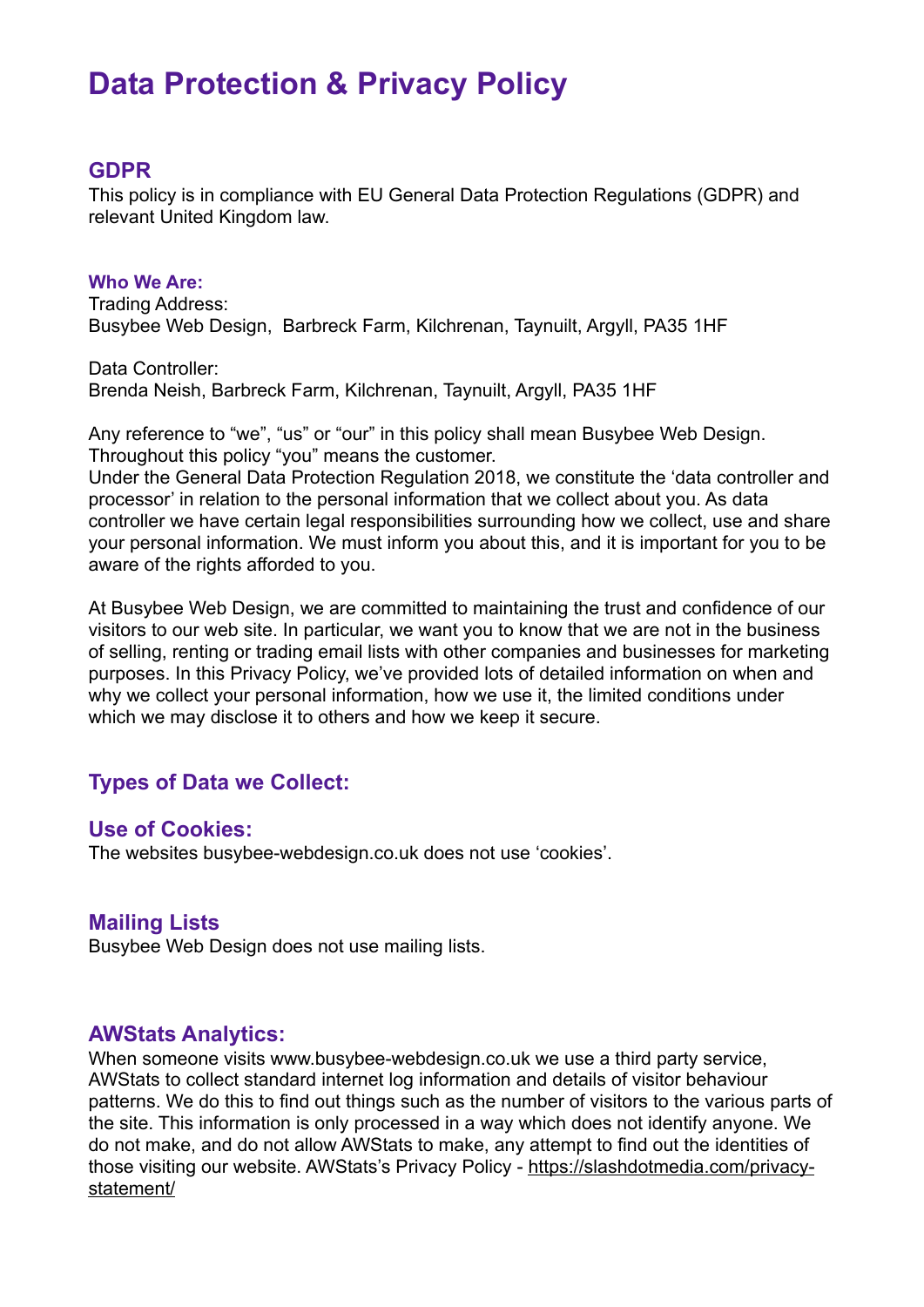# **Enquiry Form**

If you use our online Enquiry Form then you agree to our transmission, storage and use of the information you supply. This information is used solely by us to contact you in response to your enquiry. Your information is processed by, but not stored on, our server.

We undertake not to use your contact information for future marketing; nor will we pass your information to any third party.

#### **Information We Collect**

Information you provide to us:

a) Personal information that you provide to us includes your contact details: your name, email address, phone number and postal address.

b) Your correspondence - if you contact us, we may keep a record of that correspondence.

# **How Long We Keep Your Information**

We will not keep your personal information for longer than necessary for our business purposes or for legal requirements.

For example:

- When you expressed an interest or to provide you with information about web design.
- If you have web design work done.

If you have web design work done we will keep your information for 5 years for tax purposes, to deal with queries, complaints or legal claims you may have, unless you have requested that we stop holding or sending you information sooner.

# **Children**

Our website is not targeted at children but in any event personal information will not knowingly be collected from children under sixteen years without parental consent.

# **Your Rights in Relation to your Personal Information**

If you have any questions in relation to our use of your personal information, you should first contact us. You have the right to request a copy of the information which we hold about you. This is called a Data Subject Access Request and is in reference to the following:

- Provide you with further details as to how we use your personal information.
- Provide you with a copy of personal information we have collected about you.
- Update any inaccuracies in the personal information we hold.
- Delete any personal information that we no longer have lawful grounds to use.

• Object to our use of your personal information if our use of your personal information is causing you undue harm. In such cases we must cease using your personal information for that purpose.

We want to make sure that your personal information is accurate and up to date. You may ask us to correct or remove information you think is inaccurate. We will acknowledge and respond to your request within one month of receiving your request.